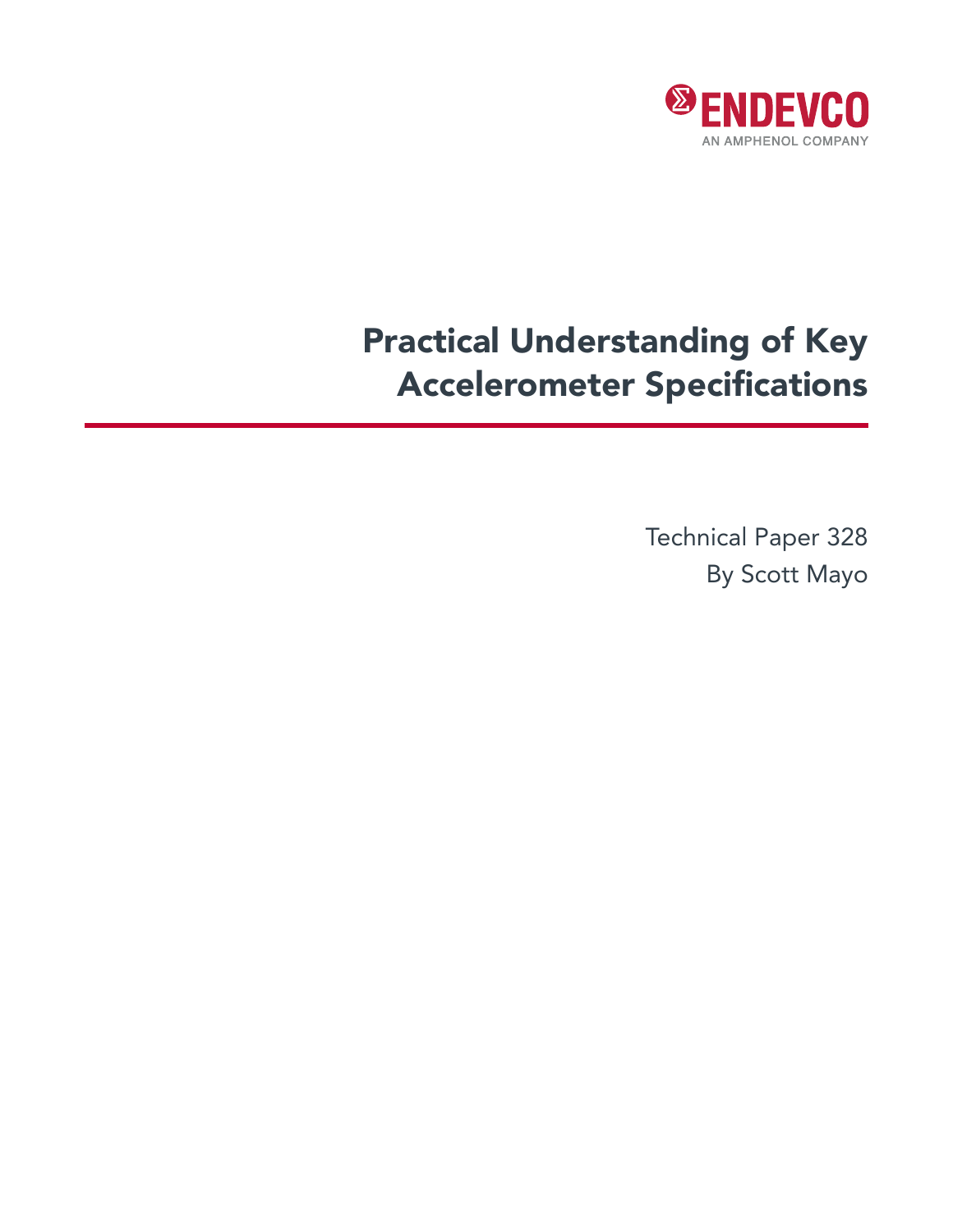One of the most difficult aspects of selecting an accelerometer for a particular application is gaining an understanding and interpreting the accelerometer's specifications themselves. Often the user understands their test requirements well, but runs into difficulty matching these requirements with available accelerometer models. Manufacturers of accelerometers frequently contribute to this problem by engaging in a "game" of "specmanship" by positioning their products in the best light possible. This often obfuscates the accelerometer's set of specifications. There exists, then, a need for a comprehensive description and explanation of accelerometer specifications that manufacturers routinely use. What follows is a detailed explanation of the key specifications used to describe piezoelectric accelerometers.

### **Sensitivity**

Sensitivity of the accelerometer, sometimes referred to as the "scale factor" of the accelerometer, is the ratio of the sensor's electrical output to mechanical input. [Note that a transducer is defined generally as a device that converts one form of energy to another. An accelerometer is simply a transducer that converts mechanical acceleration into a proportional electrical signal.] Typically rated in terms of mV/g or pC/g, it is valid only at one frequency, conventionally at 100 Hz. Since most accelerometers are influenced to some degree by temperature, sensitivity is also valid only over a narrow temperature range, typically 25 ±5°C. Additionally it is valid only at a certain acceleration amplitude, usually 5 g or 10 g. Sensitivity is sometimes specified with a tolerance, usually ±5% or ±10%. This assures the user the accelerometer's sensitivity will be within this stated tolerance deviation from the stated nominal sensitivity. In almost all cases, accelerometers are supplied with a calibration certificate stating its exact sensitivity (within measurement uncertainty limits).

Sensitivity is called the "reference sensitivity" when referring to the percentage or dB tolerance band of frequency response specifications. See frequency response below.

Sensitivity is called the "axial sensitivity" when discussing transverse sensitivity. See transverse sensitivity below.

Despite the tight constraints that surround the sensitivity specification, this is the number that is most frequently used for programming a signal conditioner or data acquisition system. A signal conditioner and/or DAQ system uses this number to process and interpret the signal from the accelerometer.

#### Frequency response

Similar to the sensitivity specification, frequency response also tells the user what the accelerometer's "scale factor" is, but with the additional variable of frequency added. Frequency response is the sensitivity specified over the transducer's entire frequency range. More properly referred to as "amplitude response", since the phase response is rarely specified. Frequency response is always specified with a tolerance band, relative to the 100 Hz sensitivity (or reference sensitivity). The tolerance band can be specified in percentage and/or dBs, with typical bands being  $\pm 10\%$ ,  $\pm 1$  dB and  $\pm 3$  dB. In this context, a dB is defined as:

**dB = 20log (Sf /Sref)**

# where:  $\mathsf{S}_{\mathsf{f}}$  is the sensitivity at a particular frequency **S<sub>ref</sub>** is the reference sensitivity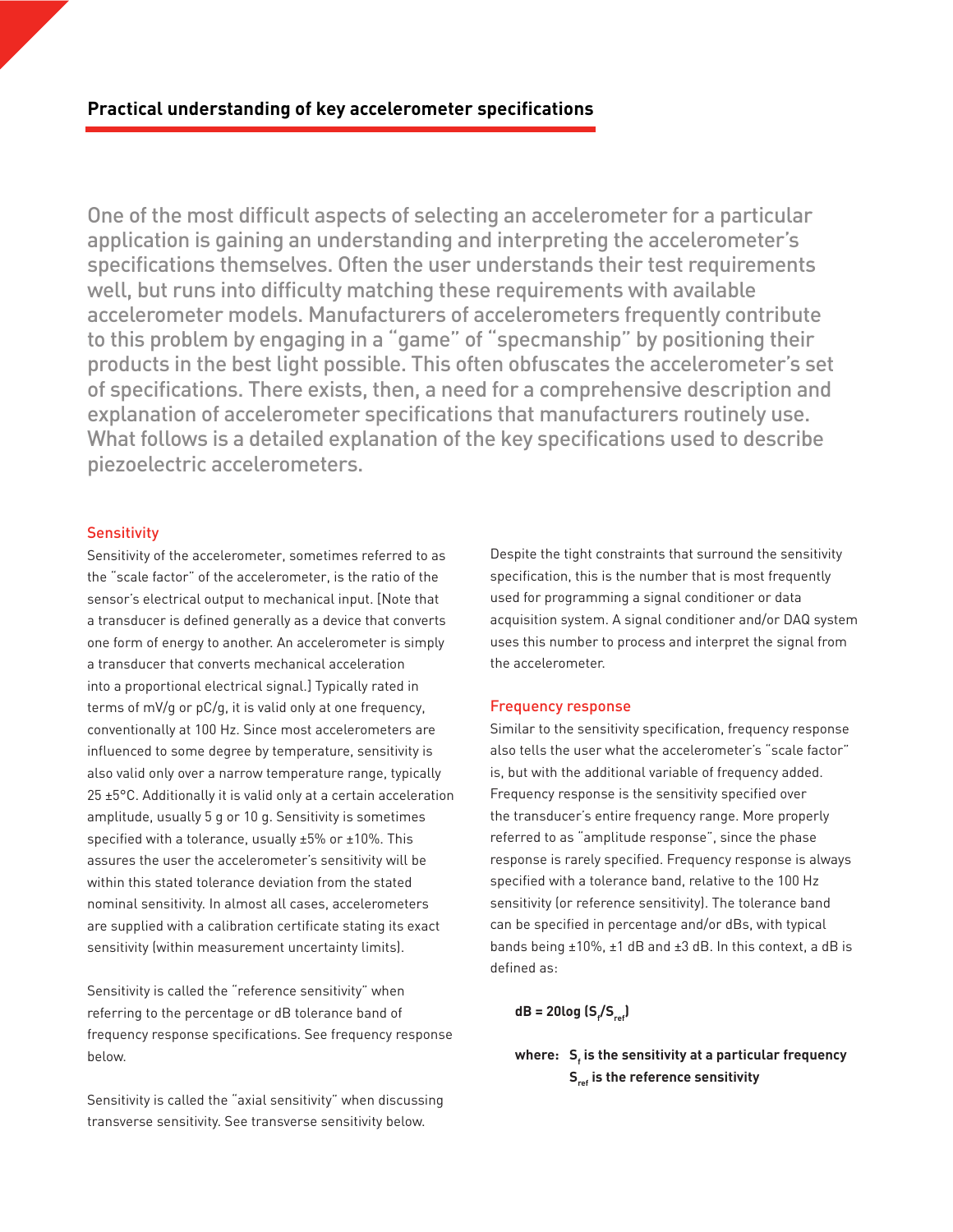The frequency response specification enables the user to calculate how much the accelerometer's sensitivity can deviate from the reference sensitivity at any frequency within its specified frequency range. For example, assume an accelerometer model has a reference sensitivity of 10 pC/g (i.e. calibration results report this number, thus it is exact, within uncertainty limits). Assume its frequency response specification is ±10% from 1 Hz to 6 kHz. Over this frequency range, sensitivity can vary from 9 pC/g to 11 pC/g, or 10 ±1 pC/g (±10% of 10 pC/g). Recall again that at the reference sensitivity frequency of 100 Hz, sensitivity is exactly 10 pC/g, but at any other frequency, it can vary up or down by 1 pC/g.

Accelerometers often come with a calibration certificate stating the exact reference sensitivity. The certificates often do not show the frequency response in tabular form (i.e. stating sensitivities at various frequencies) but instead show a plot from the lowest rated frequency to the highest. The plot (see Figure 1) shows sensitivity deviation in percentage (or dB) from the reference sensitivity. Using the technique illustrated in the example above, users can estimate the sensitivity at any frequency using this plot. If the plot shows the sensitivity to up 2% at 1 kHz, for example, and the reference sensitivity is stated as 10 pC/g, a simple calculation shows the sensitivity at 1 kHz to be 10.2 pC/g.

#### Transverse sensitivity

Transverse sensitivity is the sensitivity of the accelerometer at 90 degrees to the sensitive axis of the sensor. See Figure 2. Stated another way, transverse sensitivity is the sensitivity at 90 degrees to the axial sensitivity. It is expressed as a percentage of the axial sensitivity. Ideally it would be 0%, but due to manufacturing tolerances, it can be as much as 5%. Values as low as 3% or lower are available on special request, but as the desired value goes lower, it becomes increasingly difficult (and thus more expensive) to achieve. Transverse sensitivity is sometimes referred to as "cross-axis sensitivity."









Why be concerned about transverse sensitivity? As a user, you want to be assured that the measurement you are taking is only due to acceleration in one direction. If not, making sense of your data would be difficult, if not impossible. (Note that triaxial accelerometers are available for measuring acceleration in 3 orthogonal directions from the same point.) When an accelerometer is stimulated on a calibration class shaker, every effort is made to ensure the motion is in one direction, with very little transverse motion. In this situation, you may not care that the accelerometer has a high transverse sensitivity, since the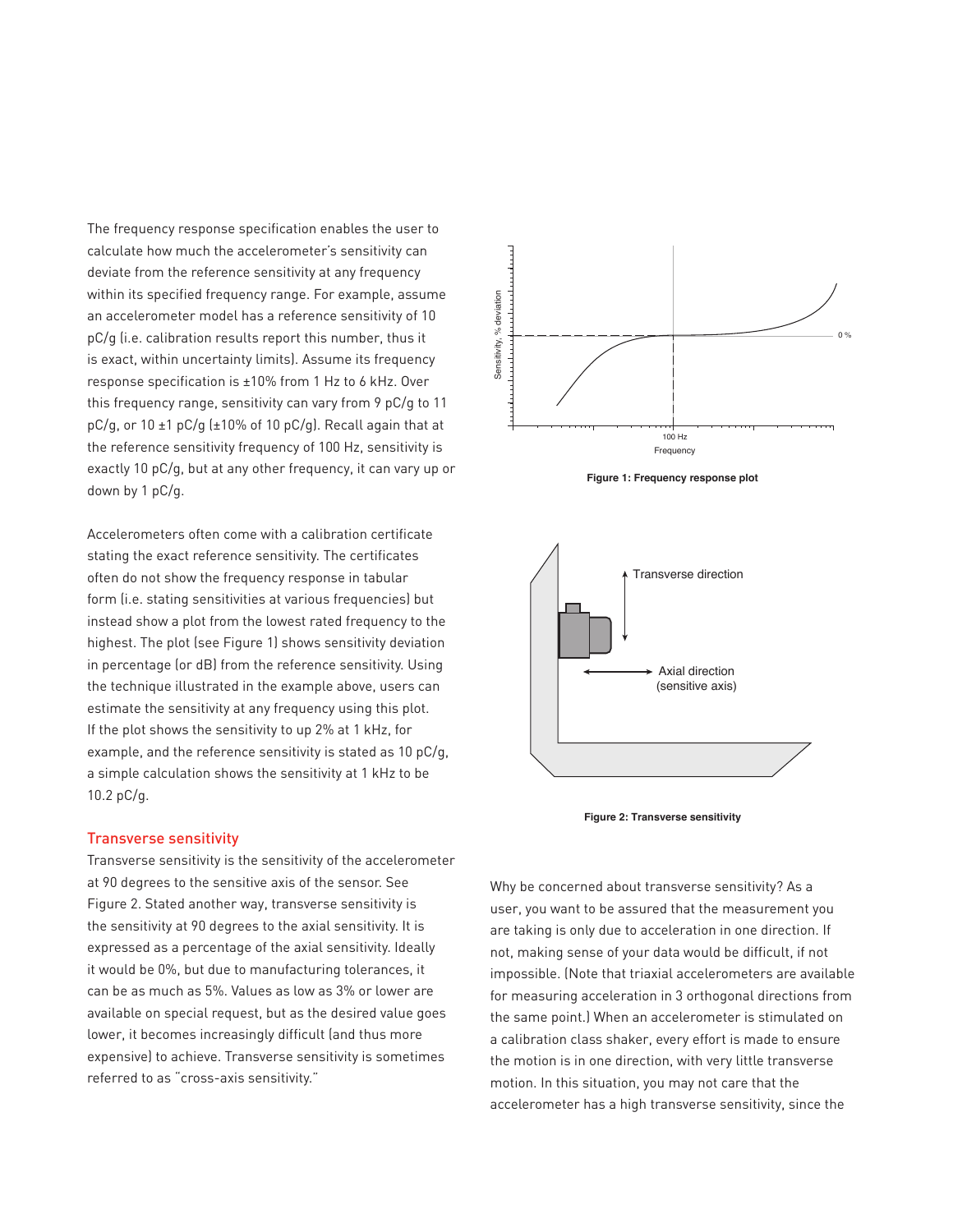sensor does not see any motion in that direction. However, in a real test on a real structure (or even on a less than ideal shaker); we know that the motion is in all directions. In this case, a low transverse sensitivity accelerometer is crucial, as you want to be assured that the measurement you are getting is only from one direction. In this sense, the contribution of transverse sensitivity to a measurement can be thought of as a "noise" contributor to the measurement.

#### Mounted resonant frequency

Mounted resonant frequency is the point in frequency in the accelerometer's frequency response where the accelerometer outputs maximum sensitivity. See Figure 3. It is specified in units of hertz (Hz). Typical accelerometers exhibit a mounted resonant frequency above 20 kHz, although some show as high as 90 kHz. As the name implies, it is the result of the natural resonance of the mechanical structure of the accelerometer itself. [Certainly if the resonance of the accelerometer were measured in "free space" it would be different than if mounted to a structure. However, this is an impractical application for a piezoelectric accelerometer, thus the designation "mounted" is added.] It is not a design goal of manufacturers to produce an accelerometer that has a mounted resonant frequency within a certain tolerance. Instead, mounted resonant frequency is specified as a minimum, ensuring to the user that this resonant point will not occur below the minimum. As such, mounted resonant frequency is a rough "figure-of-merit" that sets the upper limit of the frequency bandwidth of the accelerometer.



**Figure 3: Mounted resonant frequency**

For piezoelectric accelerometers, whose mechanical structure is almost completely undamped, the amplitude of the resonant peak can be quite high, resulting in a sensitivity many times higher than the specified reference sensitivity. As such, any vibration at or near the frequency of the resonant peak will be highly amplified, resulting in distorted measurements and corrupted data. A design goal of manufacturers, then, is to push the mounted resonant frequency point as high as possible in the accelerometer's structure, with the intent that the point be well beyond any vibration frequencies in the user's measurement application. The user also has to ensure that no vibration frequency components are at or near the mounted resonant frequency point.

Note that mounted resonant frequency is specified assuming ideal accelerometer mounting conditions. Just as the manufacturer can influence the mounted resonant frequency point with the accelerometer's mechanical structure itself, so too can external structural factors (which the user controls). As mechanical resonance characteristics in general are dependent on material stiffness and damping, it is critical the accelerometer be mounted correctly and as stiff as possible. Improper mounting generally decreases stiffness and increases damping, causing the resonant peak to decrease in frequency and the width of the resonant rise to increase (i.e. mechanical Q is lowered). The ultimate result of this will, if allowed to degrade enough, affect the frequency response of the accelerometer. Proper mounting techniques are beyond the scope of this article, but much literature can be found on this subject.

#### Amplitude linearity

Amplitude linearity is a measure of how linear the output of an accelerometer is over its specified amplitude range. It is sometimes called amplitude non-linearity, since it specifies the deviation from perfect linearity. Ideally, an accelerometer would have exactly the same sensitivity at any amplitude point within its specified amplitude range. But with a real accelerometer, this is not the case. So amplitude linearity specifies the limits to how far the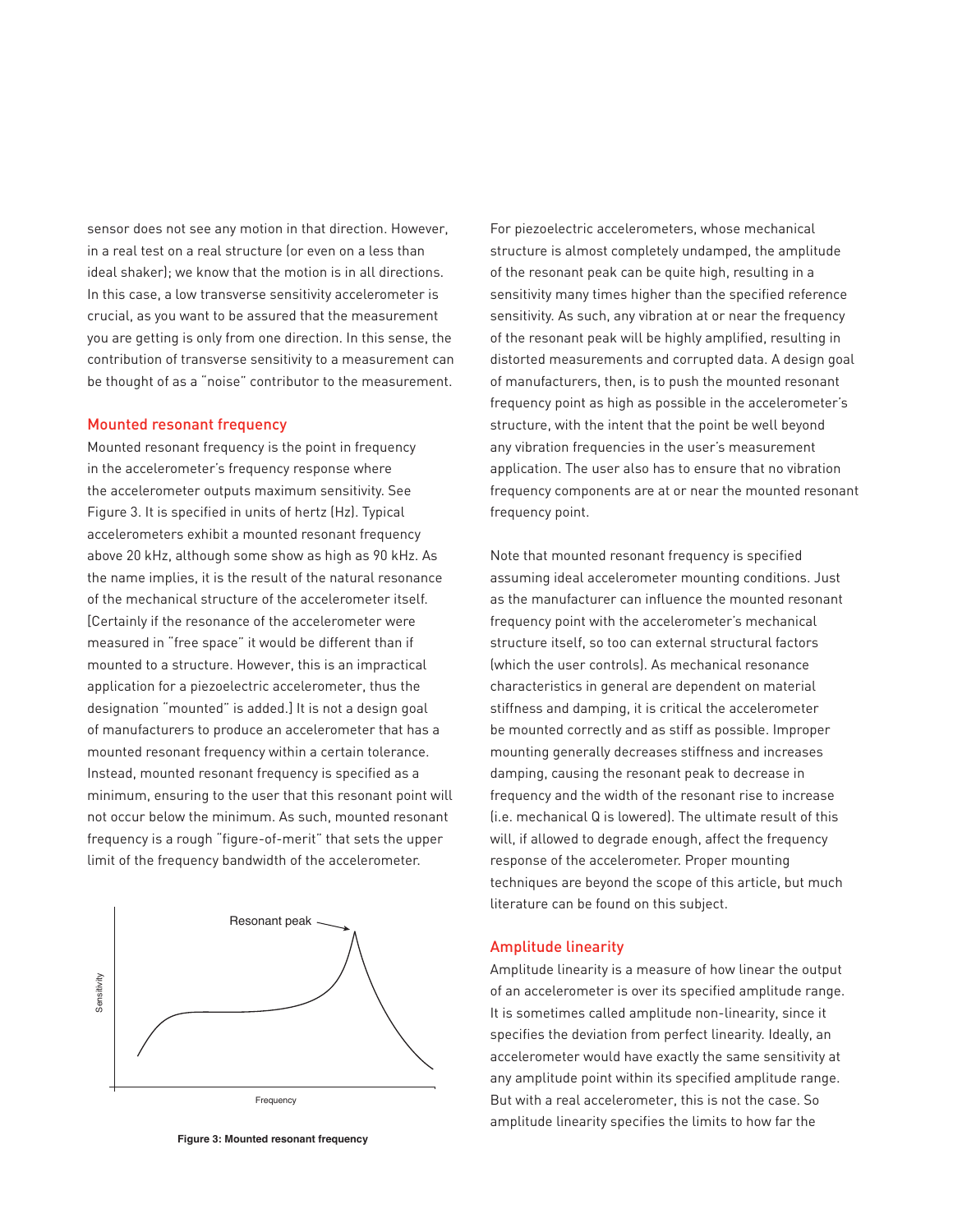accelerometer's output will differ from this perfect linearity. Note that amplitude linearity is only valid at a (usually undisclosed) single frequency.

There are several ways to specify amplitude linearity. The most restrictive is to specify percentage of reading, typically ±1% over the entire full scale range. This is a close tolerance specification, as it means the accelerometer's sensitivity cannot vary by more than ±1% at any point in the amplitude range. A much less restrictive way is to specify linearity in a piecewise manner, such as this example: sensitivity increases 1% per 500 g, 0 to 2000 g. This means that at the top end of the amplitude range, sensitivity can vary as much as 4% from that at the low end of the amplitude range.

Amplitude linearity errors cause signal distortion, particularly in high amplitude accelerations. In environments where multiple vibration frequencies are present, intermodulation distortion can result, creating frequencies in the instrumentation that were not present mechanically at the accelerometer. A full discussion of intermodulation distortion is well beyond the scope of this article.

## Output polarity

Output polarity describes the direction of the accelerometer's output signal (whether it is positive or negative going), given a particular direction of the input acceleration. By convention, most accelerometers are specified such that if the acceleration is directed into the mounting surface of the sensor, the output signal will be positive going. See Figure 4. If in doubt, the user can easily test and verify this. While holding the accelerometer in hand, and with it connected to all proper signal conditioning, tap the mounting surface with a finger (orientation of the accelerometer is irrelevant). Observe which direction the resulting signal goes. If it is a conventional accelerometer, the signal should go positive.

Output polarity of a triaxial accelerometer is slightly less straightforward. In most cases, however, the manufacturer



**Figure 4: Output polarity**

will mark arrows for each orthogonal direction (X, Y and Z), indicating the direction the acceleration would have to be for a positive going signal to result.

Interpreting output polarity correctly is critical in some applications. For example, in a modal test on a large structure, it is essential to understand the directions and phase relationships of the acceleration vectors the structure is exhibiting during vibration excitation. Without correct polarity understanding in the accelerometers, this would be impossible, and incorrect (or no) understanding of the behavior of the structure would be gained.

#### Grounding (or ground isolation)

Accelerometers, being an electrical device, must have a signal ground return back to a signal conditioning device. How this signal ground is handled mechanically (and therefore electrically) within the sensor must be understood by the user, for proper operation. This is therefore specified by the manufacturer. Without this understanding by the user, the potential exists for an improper grounding system in the instrumentation, resulting in ground loops and erroneous data.

There are a number of ways a grounding system can be realized in the design of an accelerometer by the manufacturer, often dictated by expected use and market pricing. One of the least expensive methods is to simply connect the system ground to the accelerometer's casing. This method is often found in laboratory grade accelerometers using miniature coaxial connectors.